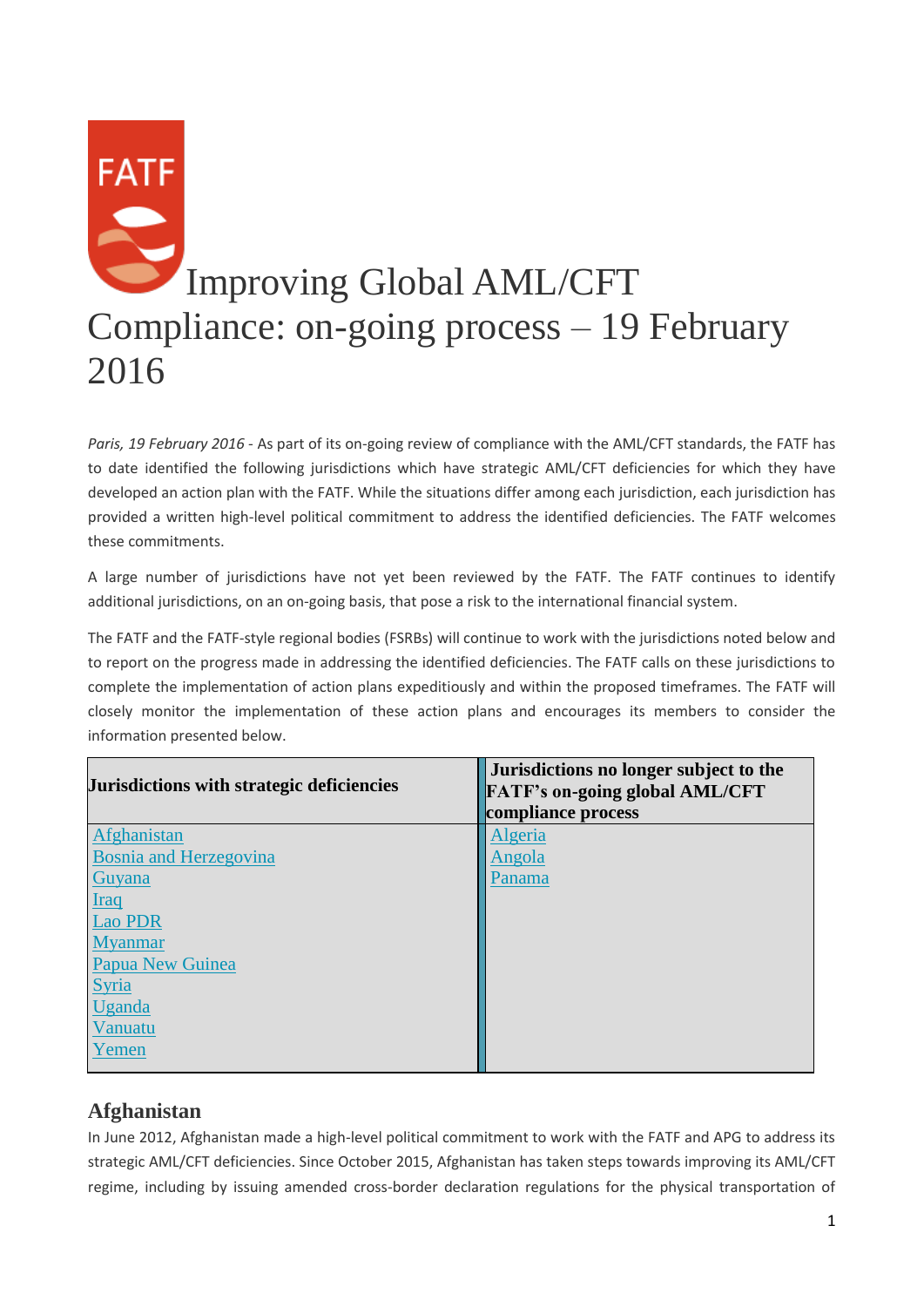cash and bearer negotiable instruments. However, the FATF has determined that certain strategic deficiencies remain. Afghanistan should continue to implement its action plan, including by: (1) further implementing its legal framework for identifying, tracing and freezing terrorist assets; (2) implementing an adequate AML/CFT supervisory and oversight programme for all financial sectors; and (3) implementing effective controls for crossborder cash transactions. The FATF encourages Afghanistan to address its remaining deficiencies and continue the process of implementing its action plan.

#### **Bosnia and Herzegovina**

In June 2015, Bosnia and Herzegovina made a high-level political commitment to work with the FATF and MONEYVAL to address its strategic AML/CFT deficiencies. However, the FATF has determined that certain strategic deficiencies remain. Bosnia and Herzegovina should continue to implement its action plan to address these deficiencies, including by: (1) harmonising criminalisation of terrorist financing in all criminal codes; (2) establishing and implementing an adequate legal framework for freezing terrorist assets under UNSCR 1373; (3) implementing an adequate supervisory framework; (4) implementing adequate AML/CFT measures for the nonprofit sector; (5) establishing and implementing adequate cross-border currency controls; (6) harmonising criminalisation of money laundering in all criminal codes; and (7) ensuring adequate procedures for the confiscation of assets. The FATF encourages Bosnia and Herzegovina to address its AML/CFT deficiencies by implementing its action plan.

#### **Guyana**

In October 2014, Guyana made a high-level political commitment to work with the FATF and CFATF to address its strategic AML/CFT deficiencies. Since October 2015, Guyana has taken steps towards improving its AML/CFT regime, including by enacting further amendments to the AML/CFT Act and AML/CFT Regulations, and issuing FIU guidelines on targeted financial sanctions. However, the FATF has determined that certain strategic deficiencies remain. Guyana should continue to implement its action plan, including by ensuring and implementing an adequate legal framework for identifying, tracing and freezing terrorist assets. The FATF encourages Guyana to address its remaining deficiencies and continue the process of implementing its action plan.

## **Iraq**

In October 2013, Iraq made a high-level political commitment to work with the FATF and MENAFATF to address its strategic AML/CFT deficiencies. Since October 2015, Iraq has taken steps towards improving its AML/CFT regime, including by gazetting a new AML/CFT law, which has now entered into force. However, the FATF has determined that certain strategic deficiencies remain. Iraq should continue to implement its action plan to address these deficiencies, including by: (1) addressing remaining issues related to its criminalisation of money laundering and terrorist financing; (2) establishing and implementing an adequate legal framework and appropriate procedures for identifying and freezing terrorist assets; (3) ensuring that all financial institutions are subject to adequate customer due diligence requirements; (4) ensuring that all financial institutions are subject to adequate suspicious transaction reporting requirements; (5) ensuring a fully operational and effectively functioning financial intelligence unit; and (6) establishing and implementing an adequate AML/CFT supervisory and oversight programme for all financial sectors. The FATF encourages Iraq to address its remaining AML/CFT deficiencies and continue the process of implementing its action plan.

# **Lao PDR**

In June 2013, Lao PDR made a high-level political commitment to work with the FATF and APG to address its strategic AML/CFT deficiencies. Since October 2015, Lao PDR has taken steps towards improving its AML/CFT regime, including by issuing a Prime Minister's Order on the freezing of terrorist assets, STR guidance for reporting entities, and regulations on preventive measures and financial sector supervision. However, the FATF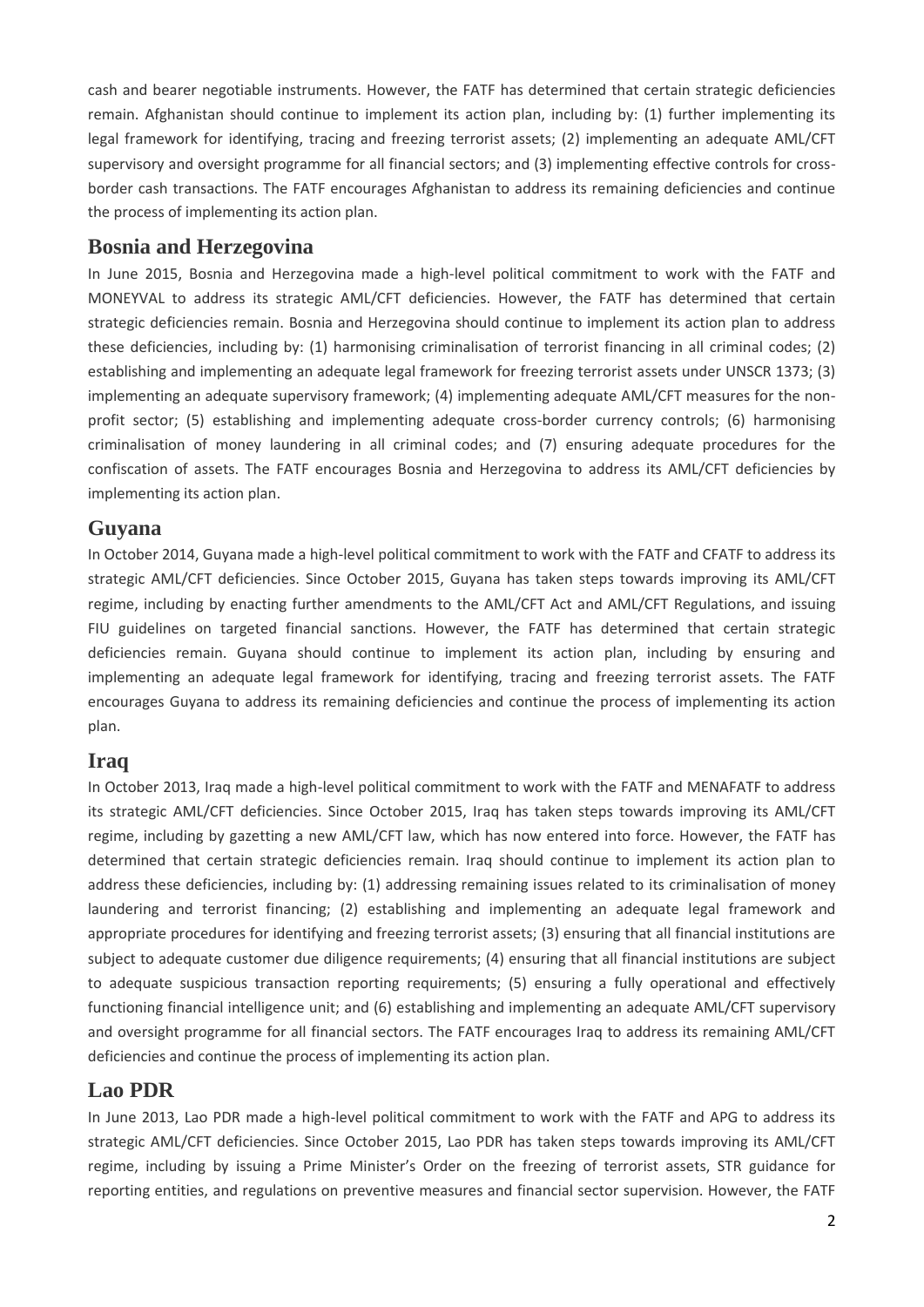has determined that certain strategic deficiencies remain. Lao PDR should continue to work on implementing its action plan to address these deficiencies, including by: (1) adequately criminalising money laundering and terrorist financing; (2) establishing and implementing adequate procedures for the confiscation of assets related to money laundering; (3) establishing and implementing an adequate legal framework for identifying, tracing and freezing terrorist assets; (4) implementing an adequate AML/CFT supervisory and oversight programme for all financial sectors; and (5) implementing effective controls for cross-border currency transactions. The FATF encourages Lao PDR to address its AML/CFT deficiencies and continue the process of implementing its action plan.

#### **Myanmar**

Since February 2010, when Myanmar made a high-level political commitment to work with the FATF and APG to address its strategic AML/CFT deficiencies, Myanmar has substantially addressed its action plan at a technical level, including by: (1) adequately criminalising money laundering and terrorist financing; (2) establishing and implementing adequate procedures to identify and freeze terrorist assets; (3) strengthening the extradition framework in relation to terrorist financing; (4) ensuring a fully operational and effectively functioning Financial Intelligence Unit; (5) enhancing financial transparency; and (6) strengthening customer due diligence measures. The FATF will conduct an on-site visit to confirm that the process of implementing the required reforms and actions is underway to address deficiencies previously identified by the FATF.

#### **Papua New Guinea**

Since February 2014, when Papua New Guinea made a high-level political commitment to work with the FATF and APG to address its strategic AML/CFT deficiencies, Papua New Guinea has substantially addressed its action plan at a technical level, including by: (1) adequately criminalising money laundering and terrorist financing; (2) establishing adequate procedures for the confiscation of assets related to money laundering; (3) establishing and implementing an adequate legal framework for identifying, tracing and freezing terrorist assets; (4) establishing a fully operational and effectively functioning financial intelligence unit; (5) establishing suspicious transaction reporting requirements; (6) implementing an adequate AML/CFT supervisory and oversight programme for all financial sectors; and (7) establishing effective controls for cross-border currency transactions. The FATF will conduct an on-site visit to confirm that the process of implementing the required reforms and actions is underway to address deficiencies previously identified by the FATF.

#### **Syria**

Since February 2010, when Syria made a high-level political commitment to work with the FATF and MENAFATF to address its strategic AML/CFT deficiencies, Syria has made progress to improve its AML/CFT regime. In June 2014, the FATF determined that Syria had substantially addressed its action plan at a technical level, including by criminalising terrorist financing and establishing procedures for freezing terrorist assets. While the FATF determined that Syria has completed its action plan agreed upon with the FATF, due to the security situation, the FATF has been unable to conduct an on-site visit to assess whether the process of implementing the required reforms and actions is underway. The FATF will continue to monitor the situation, and will conduct an on-site visit at the earliest possible date.

## **Uganda**

In February 2014, Uganda made a high-level political commitment to work with the FATF and ESAAMLG to address its strategic AML/CFT deficiencies. Since October 2015, Uganda has taken steps towards improving its AML/CFT regime, including by amending the Financial Institutions Act to make the financial intelligence unit the central agency for receiving STRs, issuing and implementing regulations for the freezing of terrorist assets, issuing AML regulations for implementation of AML requirements, and issuing AML/CFT inspection manuals for financial sector supervisors. However, the FATF has determined that strategic deficiencies remain. Uganda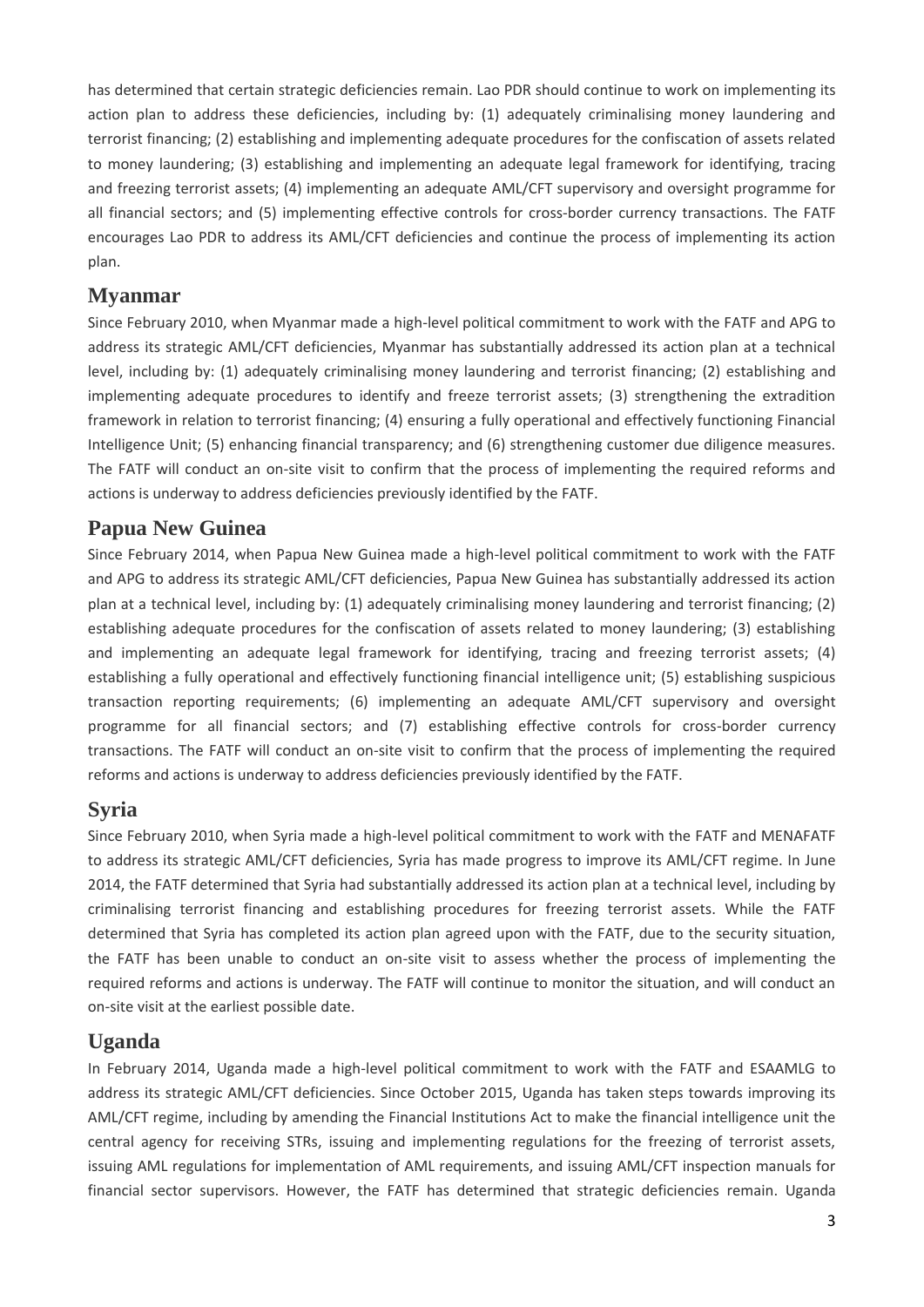should therefore continue to work on addressing the following deficiencies: (1) implementing an adequate legal framework and set of procedures for identifying and freezing terrorist assets; (2) ensuring that all financial institutions are subject to adequate record-keeping requirements; (3) establishing a fully operational and effectively functioning financial intelligence unit; (4) ensuring an adequate and effective AML/CFT supervisory and oversight programme for all financial sectors; and (5) ensuring that appropriate laws and procedures are in place with regard to international co-operation for the financial intelligence unit and supervisory authorities. The FATF encourages Uganda to address its remaining AML/CFT deficiencies, including adequately criminalising terrorist financing, and continue the process of implementing its action plan.

## **Vanuatu**

In February 2016, Vanuatu made a high-level political commitment to work with the FATF and APG to address its strategic AML/CFT deficiencies. Vanuatu will work on implementing its action plan to address these deficiencies, including by: (1) adequately criminalising money laundering and terrorist financing; (2) establishing and implementing adequate procedures for the confiscation of assets related to money laundering; (3) establishing and implementing an adequate legal framework for identifying, tracing and freezing terrorist assets and other UNSCR sanctions; (4) ensuring a fully operational and effectively functioning financial intelligence unit; (5) strengthening preventive measures, including for wire transfers; (6) establishing transparency for the financial sector, and for legal persons and arrangements; (7) implementing an adequate AML/CFT supervisory and oversight programme for the whole financial sector and trust and company service providers; and (8) establishing appropriate channels for international co-operation and domestic coordination policies and actions on identified risks and ensuring effective implementation.

#### **Yemen**

Since February 2010, when Yemen made a high-level political commitment to work with the FATF and MENAFATF to address its strategic AML/CFT deficiencies, Yemen has made progress to improve its AML/CFT regime. In June 2014, the FATF determined that Yemen had substantially addressed its action plan at a technical level, including by adequately criminalising money laundering and terrorist financing; establishing procedures to identify and freeze terrorist assets; improving its customer due diligence and suspicious transaction reporting requirements; issuing guidance; developing the monitoring and supervisory capacity of the financial sector supervisory authorities and the financial intelligence unit; and establishing a fully operational and effectively functioning FIU. While the FATF determined that Yemen has completed its action plan agreed upon with the FATF, due to the security situation, the FATF has been unable to conduct an on-site visit to assess whether the process of implementing the required reforms and actions is underway. The FATF will continue to monitor the situation, and conduct an on-site visit at the earliest possible date.

#### **Jurisdictions no Longer Subject to the FATF's On-Going Global AML/CFT Compliance Process**

# **Algeria**

The FATF welcomes Algeria's significant progress in improving its AML/CFT regime and notes that Algeria has established the legal and regulatory framework to meet its commitments in its action plan regarding the strategic deficiencies that the FATF had identified in October 2011. Algeria is therefore no longer subject to the FATF's monitoring process under its on-going global AML/CFT compliance process. Algeria will work with MENAFATF as it continues to address the full range of AML/CFT issues identified in its mutual evaluation report.

# **Angola**

The FATF welcomes Angola's significant progress in improving its AML/CFT regime and notes that Angola has established the legal and regulatory framework to meet its commitments in its